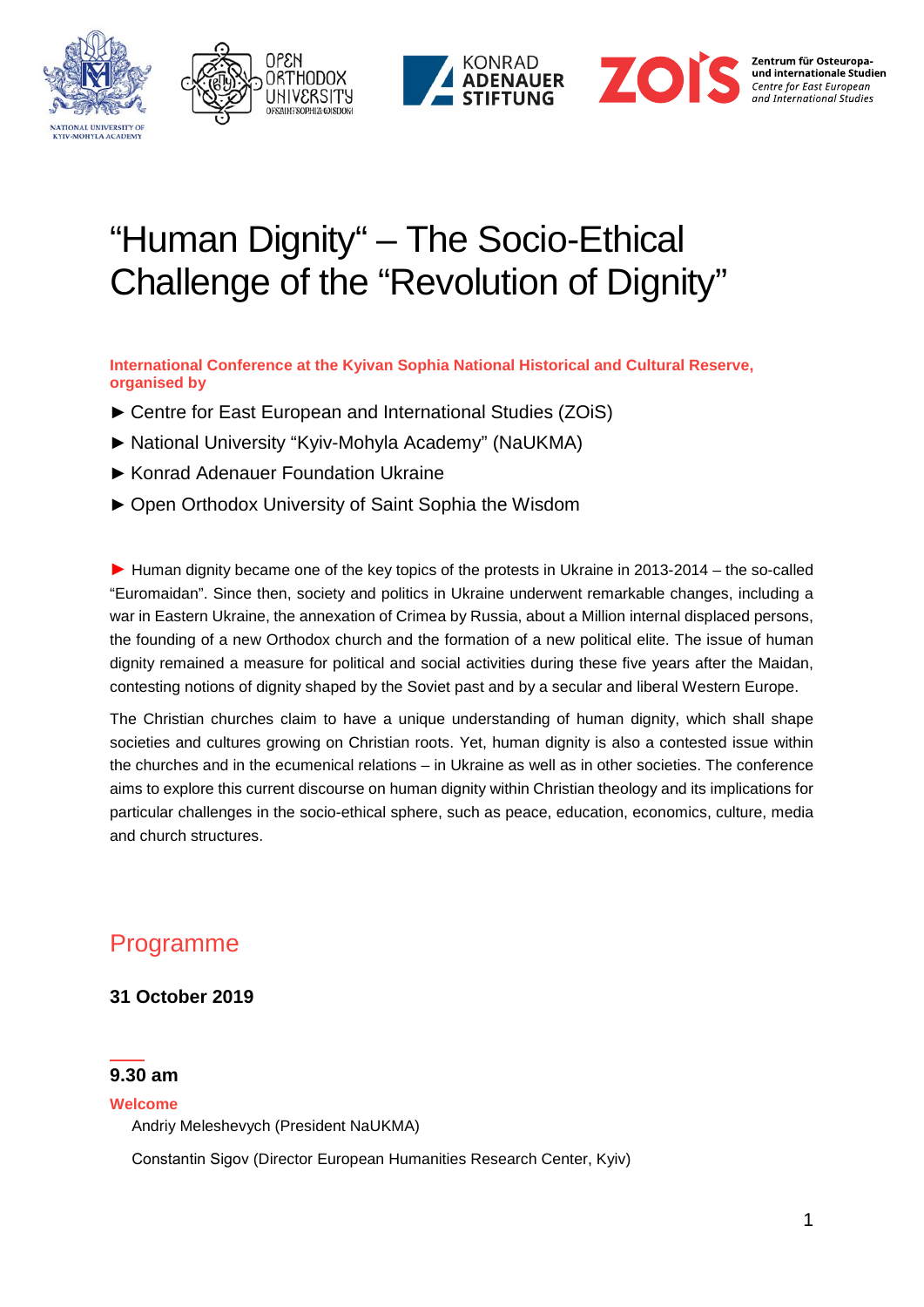## **10.00**–**12.00 am**

**Challenges for the Christian understanding of "human dignity" in the 21st century. Perspectives from Ukraine, USA, Germany**

Myroslav Marynovych (Ukraine): **Human dignity in Ukraine: Between the gravity to customary and the passion to desirable**

Nathaniel Wood (USA): **Christian understandings of human dignity and the contest over human rights.**

Regina Elsner (Germany): **Hotspots of the human dignity discourse in the German Catholic Church.**

Chair: Constantin Sigov

**12.00**–**1.00 pm** Lunch break

## **1.00**–**3.00 pm**

**"One" Christian understanding of human dignity? Discussions within and between the churches.**

Volodymyr Bureha (Ukraine): **The teaching about human dignity and human rights in current documents of the Orthodox Church.**

Ingeborg Gabriel (Austria): **Different dignities? How a misunderstanding (partly) shapes ecclesial politics.**

Pavlo Smytsnyuk (Ukraine): **Yannaras' critique of human rights: Between a reactionary rejection of modernity and a prophetic vision for the true political life.**

Chair: Regina Elsner

## **3.30**–**5.00 pm**

#### **"Human dignity" and war and reconciliation**

Lidia Lozova and Tetiana Kalenychenko (Ukraine): **Reconstruction of human dignity in peacebuilding processes**

Heinz-Gerhard Justenhoven (Germany): **Human dignity and war – a contradiction?**

Chair: Bohdan Ohultschanski (Ukraine)

## **5.15**–**6.45 pm**

#### **"Human dignity" and education**

Judith Könemann (Germany): **Human dignity and religious education – a German perspective**

Bohdan Ohultschanski (Ukraine): **Human dignity and religious education – a Ukrainian perspective**

Chair: Alla Aristova (Ukraine)